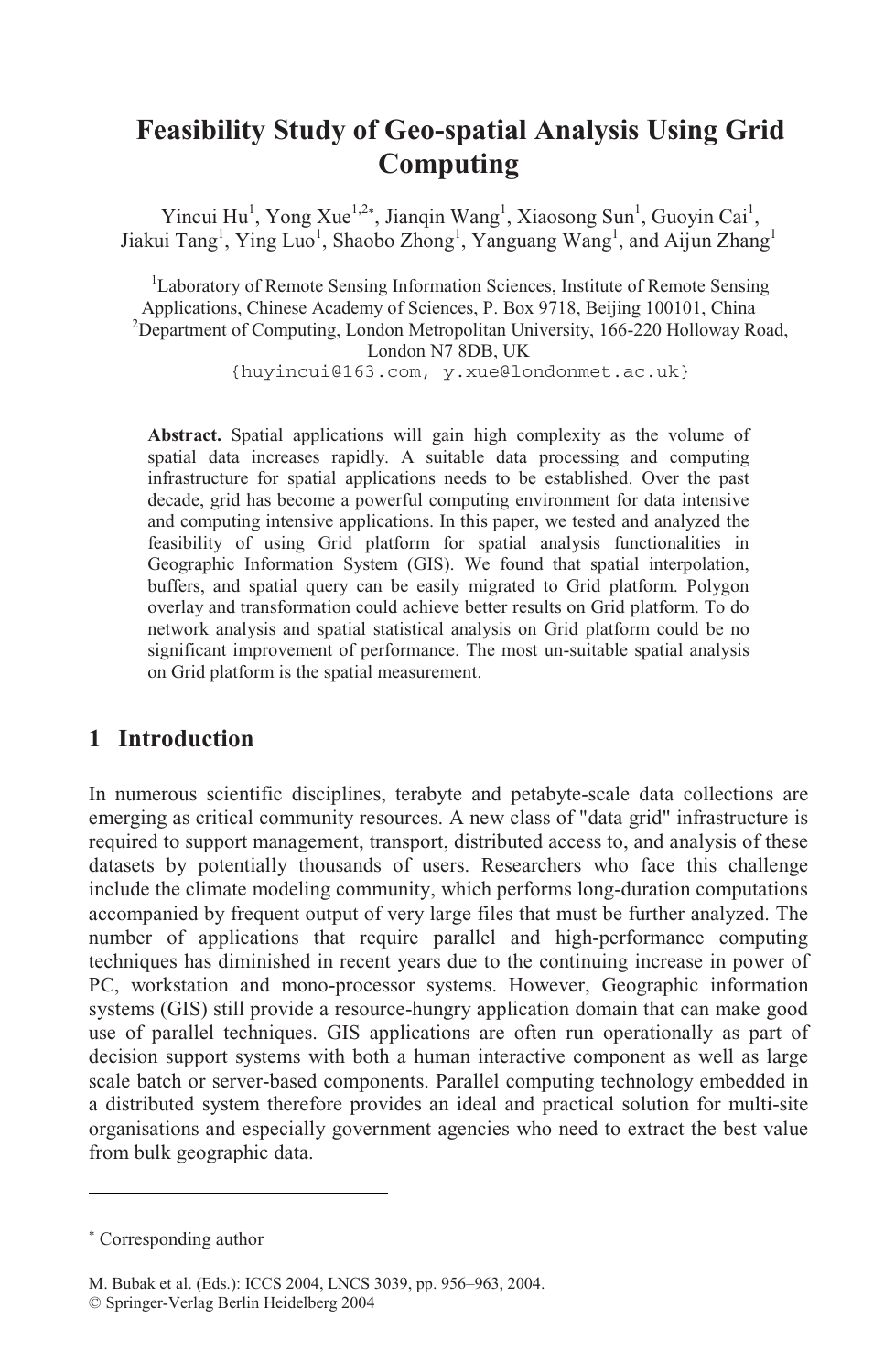Spatial applications will gain high complexity as the volume of spatial data increases rapidly. A suitable data processing and computing infrastructure for spatial applications needs to be established. Over the past decade, grid has become a powerful computing environment for data intensive and computing intensive applications.

Parallel and Distributed Knowledge Discovery (PDKD) is emerging as a possible killer application for clusters and grids of computers. The need to process large volumes of data and the availability of parallel data mining algorithms, makes it possible to exploit the increasing computational power of clusters at low costs. On the other side, grid computing is an emerging "standard" to develop and deploy distributed, high performance applications over geographic networks, in different domains, and in particular for data intensive applications. Cannataro (2000) proposed an approach to integrate cluster of computers within a grid infrastructure to use them, enriched by specific data mining services, as the deployment platform for high performance distributed data mining and knowledge discovery.

Integrating grid computing with spatial data processing technology, Pouchard *et al.* (2003) described the increasing role of ontologies in the, context of Grid Computing for obtaining, comparing and analyzing data. They presented ontology entities and a declarative model that provide the outline for an ontology of scientific information. Relationships between concepts were also given. The implementation of some concepts described in this ontology was discussed within the context of the Earth System Grid II (ESG).

In this paper, we tested and analyzed the feasibility of using Grid platform for spatial analysis functionalities in Geographic Information System (GIS). First, we listed the several basic spatial analysis functions used in GIS systems. Following the definitions of criteria and basic principles for spatial analysis middleware development for Grid platform, we analyzed the feasibilities of above basic spatial analysis functions for Grid platform and give the suggestions on how to develop the middleware for spatial analysis with Grid platform.

# **2 Spatial Analysis Functionalities Commonly Used in GIS**

Spatial Analysis is a set of techniques whose results are dependent on the locations of the objects being analyzed and requiring access both to the locations of objects and also to their attributes (Goodchild 2001). GIS is designed to support a range of different kinds of analysis of geographic information: techniques to examine and explore data from a geographic perspective, to develop and test models, and to present data in ways that lead to greater insight and understanding. All of these techniques fall under the general umbrella of "spatial analysis". In general, it includes Query, Analyses which are simple in nature but difficult to execute manually, such as overlay (topological), map measurement, particularly area, and buffer zone generation, Browsing/plotting independently of map boundaries and with zoom/scale-change such as seamless database, need for automatic generalization and editing, and Complex modeling/analysis (based on the above and extensions). We will focus on the following spatial analysis functionalities: Query and reasoning: the identification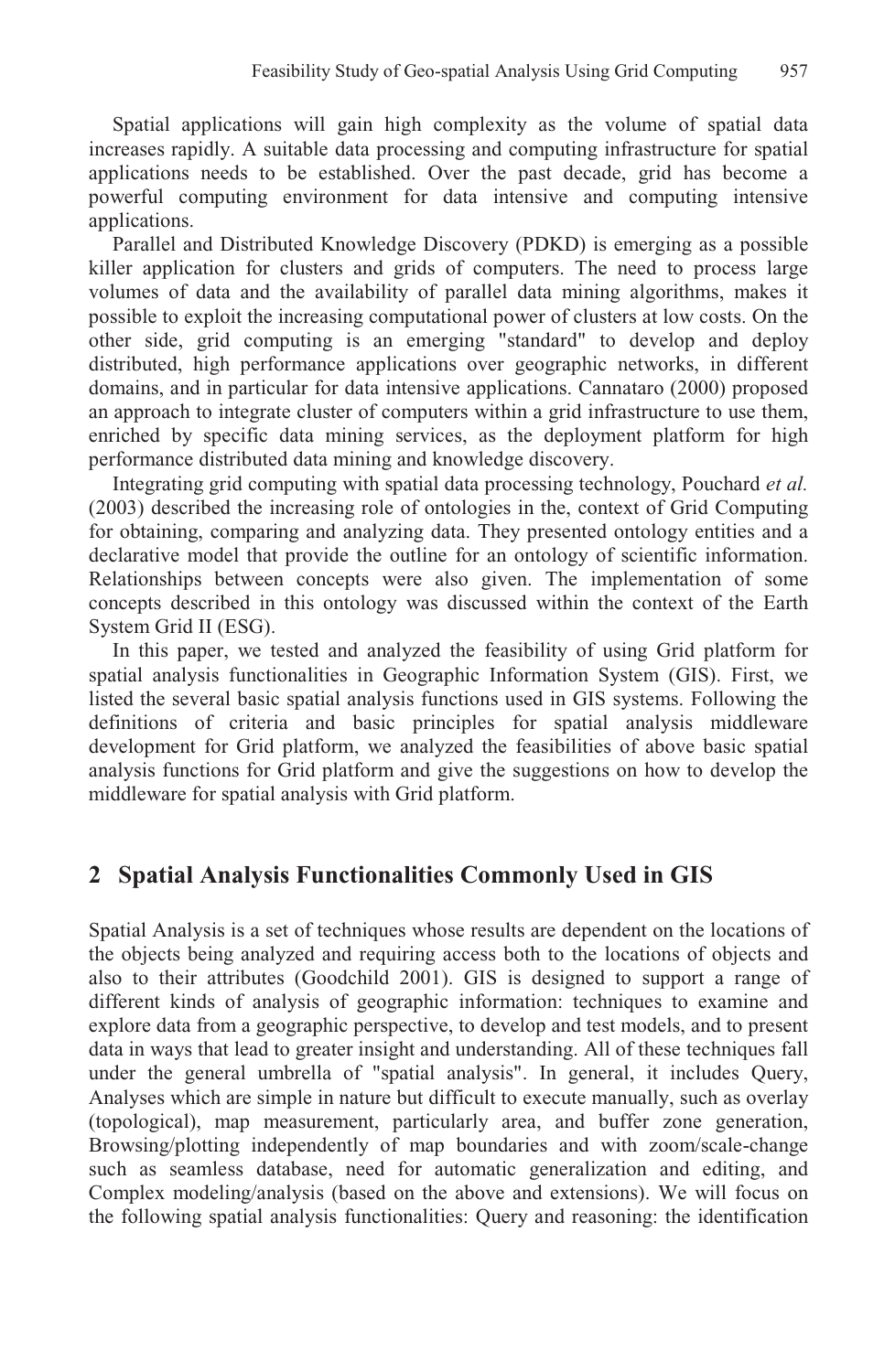of objects and attributes either by their location or attribute query; Measurement: simple geometric measurements associated with objects; Transformation; Buffers; Spatial overlay; Spatial Interpolation; Network Analysis and Statistical Analysis.

# **3 Evaluation Criteria and Basic Principles**

Two issues will be considered in use of Grid technology. One is the efficiency or high performance, i.e. to get the solution in a very short time period or to solve more complex problem in a same time period. Another is the high throughput computing to reduce the cost, etc. We will only evaluate the performance of spatial analysis algorithms on Grid platform and neglect the limitations of hardware and data storage.

To improve the efficiency of application algorithms is to enhance the parallel processing. Normally, there are two ways to deal with it. One is to parallel the processing algorithms and second is to parallel the data. We use 5 levels of criteria factors:  $I$  – worse,  $II$  – poor,  $III$  – good,  $IV$  – better,  $V$  – Best. For the parallel of algorithms, how many sub-jobs can a job be divided into? Table 1 shows the explanation of all five levels. For the parallel of data, how many sub-areas can the whole area be divided into? Table 2 explains the meaning of al five levels.

| Criteria<br>Level    |                                 | П                                                                                   | Ш                                                                                                        | IV                                                                                               | $\mathbf{V}$                                                           |
|----------------------|---------------------------------|-------------------------------------------------------------------------------------|----------------------------------------------------------------------------------------------------------|--------------------------------------------------------------------------------------------------|------------------------------------------------------------------------|
| Digital Score<br>(A) |                                 |                                                                                     |                                                                                                          |                                                                                                  | Q                                                                      |
| Description          | is<br>There<br>few<br>parallel. | Can<br>be<br>paralleled,<br>but<br>half of sub-jobs<br>inter-<br>are<br>associated. | Can<br>be<br>paralleled,<br>but<br>between $1/2$ and<br>$1/3$ of sub-jobs<br>inter-<br>are<br>associated | Can<br>be<br>paralleled,<br>less<br>than<br>$1/3$ of sub-<br>jobs<br>are<br>inter-<br>associated | be<br>Can<br>paralleled, no<br>sub-jobs<br>are<br>inter-<br>associated |

**Table 1.** The meanings of all five criteria levels of algorithm parallel.

**Table 2.** The explanation of all five criteria levels for data parallel.

| Criteria    |                | П                 | Ш                 | IV                 |             |
|-------------|----------------|-------------------|-------------------|--------------------|-------------|
| Level       |                |                   |                   |                    |             |
| Digital     |                |                   |                   |                    |             |
| Score $(D)$ |                |                   |                   |                    |             |
| Description | Data cannot be | be<br>Data<br>can | Data<br>be<br>can | Data<br>be<br>can  | Data can be |
|             | divided<br>for | divided<br>with   | divided with half | divided with less  | divided     |
|             | processing.    | more than half of | of redundancy.    | of<br>half<br>than | without     |
|             |                | redundancy.       |                   | redundancy.        | redundancy. |

It is easier to realize the data parallel processing. Because of the higher efficiency for data parallel processing than that for algorithm parallel processing, we define the different weight factors for data and algorithm parallel processing. The overall evaluation criteria score (E) will be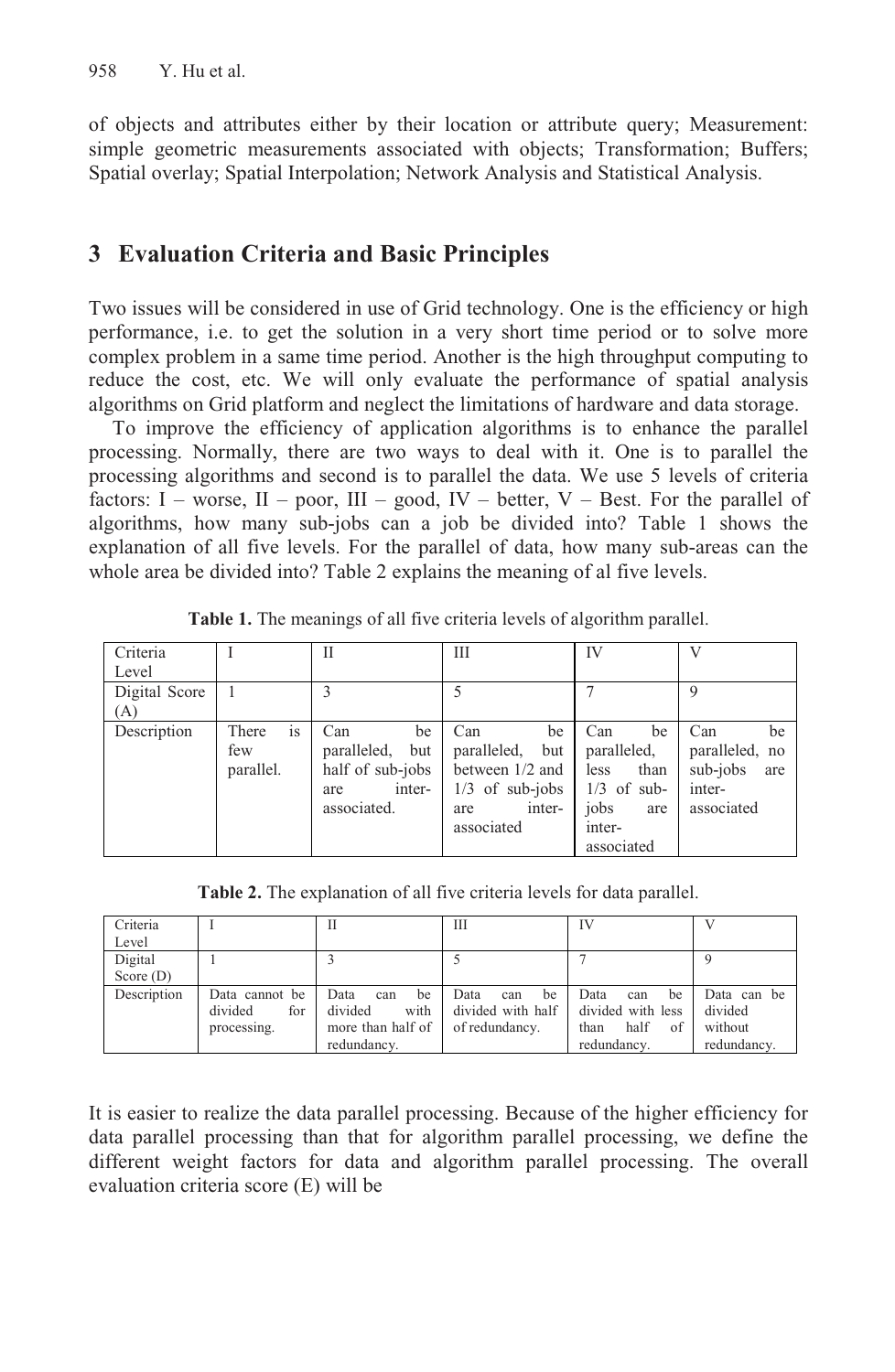$$
E = 0.6 * D + 0.4 * A \tag{1}
$$

Where A is the score from Table 1 for algorithm parallel and D is the score from Table 2 for data parallel. The final overall evaluation criteria will be in five levels as shown in Table 3.

**Table 3.** The overall criteria levels for both data and algorithm parallel

| riteria<br>Level |          |                               | Ш                                | <b>YY</b> 3 |                                                         |
|------------------|----------|-------------------------------|----------------------------------|-------------|---------------------------------------------------------|
| Score $(E)$      | ы<br>1.0 | $\Omega$<br>3.6<br>1.8<br>∼ ш | E<br>3.6<br>$\sim$<br>$\leq$ 2.4 | 5.4<br>∸    | $E \leq$<br>$\sim$ $\alpha$<br>$\overline{\phantom{a}}$ |
| Description      | Worse    | Poor                          | Good                             | Better      | <b>Best</b>                                             |

### **4 Performance of Spatial Analysis on Grid Platform**

#### **4.1 Spatial Query**

Database query is probably one of the most important and most commonly used application in Geographic Information Systems. Like any database, a GIS allows you to access information held in a data file in a variety of ways. Information can be grouped in categories, sorted, analyzed, printed, etc. The difference, once again, is that GIS deals with *spatially oriented data*. This means that when querying a database you cannot only see the data but its geographic location as well.

Database query simply asks to see already stored information. Basically there are two types of query most general GIS allow: viz., Query by attribute and Query by geometry. Map features can be retrieved on the basis of attributes. The attribute database, in general, is stored in a table (relational database mode.) with a unique code linked to the geometric data. This database can be searched with specific characteristics. However, more complex queries can be made with the help of SQL. GIS can carry out a number of geometric queries. The simplest application, for example, is to show the attributes of displayed objects by identifying them with a graphical cursor. There are five forms of primitive geometric query: viz., Query by point, Query by rectangle, Query by circle, Query by line, and Query by polygon. A more complex query still is one that uses both geometric and attributes search criteria together. Many GIS force the separation of the two different types of query. However, some GIS, using databases to store both geometric and attribute data, allow true hybrid spatial queries.

For spatial query, the database can be divided in to several smaller databases and searched in parallel. The score for criteria level of algorithm parallel is 1 and data parallel is 9.

#### **4.2 Spatial Measurements**

GIS makes spatial measurements easy to perform. Spatial measurements can be the distance between two points, the area of a polygon or the length of a line or boundary.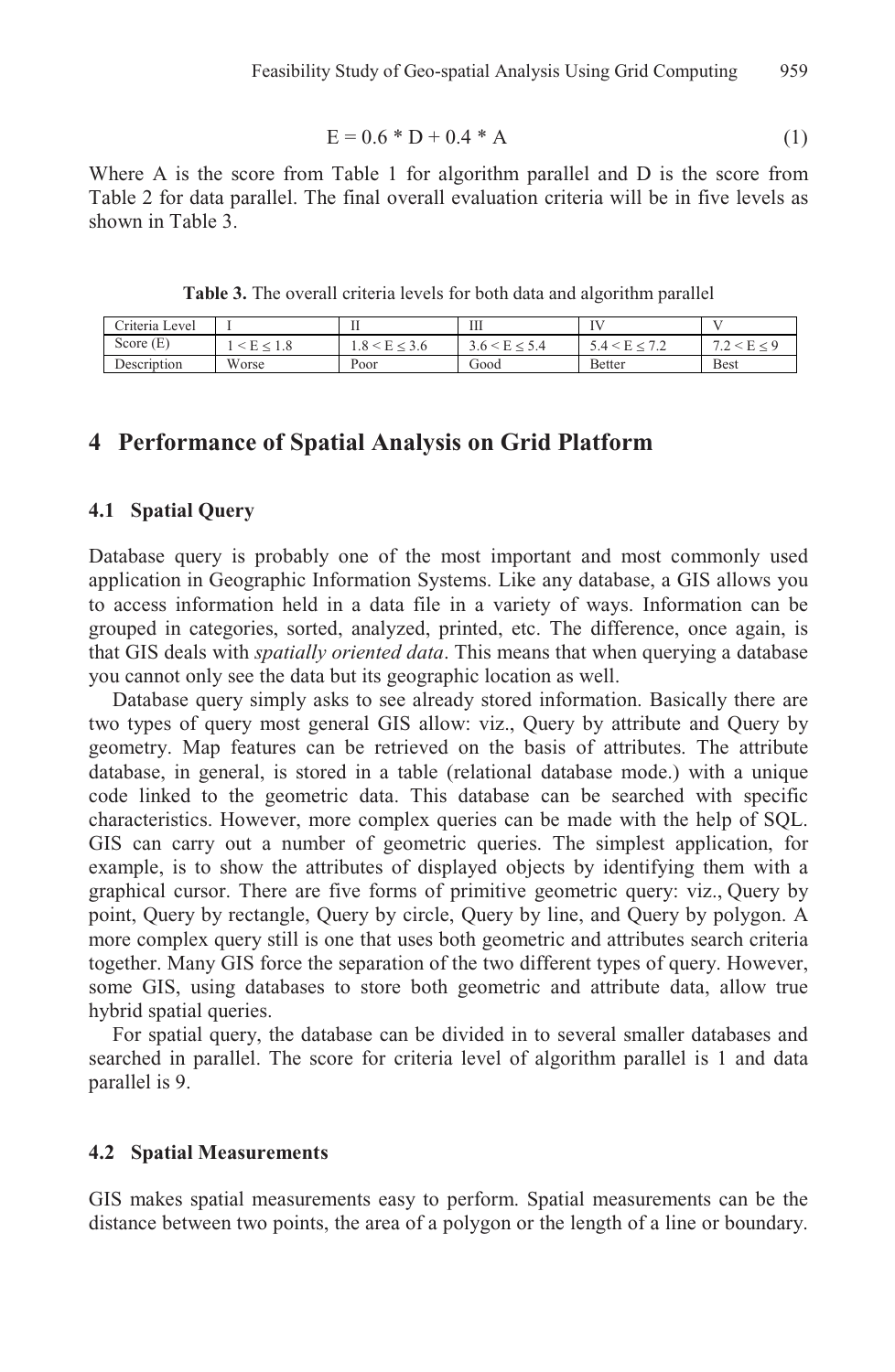Calculations can be of a simple nature, such as measuring areas on one map, or more complex, such as measuring overlapping areas on two or more maps. Distance measurement refers to measuring straight-line distances between points or between points and their nearest points or lines.

As spatial measurements are always simple and the delay of data communication is much longer that processing, there is no need to use Grid computing technology. The overall criteria score is 1.

#### **4.3 Transformation**

The point transformation includes the algebra functions such as addition, subtraction, multiply and division and logical functions such as AND, OR, NOT, NOR, etc; Comparison functions such as GREAT, LESS etc; and other mathematical functions. Those are simple operations and the score for algorithm parallel is 1 and for data parallel is 9.

DEM analysis is one of the most popular transformation operations. Roros and Armstrong (1998) showed that three steps are needed: transect classification, cell classification, and feature topology construction. The score for algorithm parallel is 1, but the score for data parallel is  $3 - 7$ .

### **4.4 Buffer Analysis**

Buffer analysis is used for identifying areas surrounding geographic features. The process involves generating a buffer around existing geographic features and then identifying or selecting features based on whether they fall inside or outside the boundary of the buffer. This kind of analysis is also called proximity analysis. The buffer operation will generate polygon feature types irrespective of geographic features and delineates spatial proximity. The data parallel is scored 9 and algorithm parallel is scored 1.

### **4.5 Spatial Overlay**

One basic way to create or identify spatial relationships is through the process of spatial overlay. Spatial overlay is accomplished by joining and viewing together separate data sets that share all or part of the same area. The result of this combination is a new data set that identifies the spatial relationships. This allows the user to view and analyze those portions of the various layers which cover the same place on the Earth.

Spatial overlay could be done in parallel. The data parallel has a score of 9 of criteria level and the algorithm parallel could be from 1 to 9 depending on the algebra of map overlay.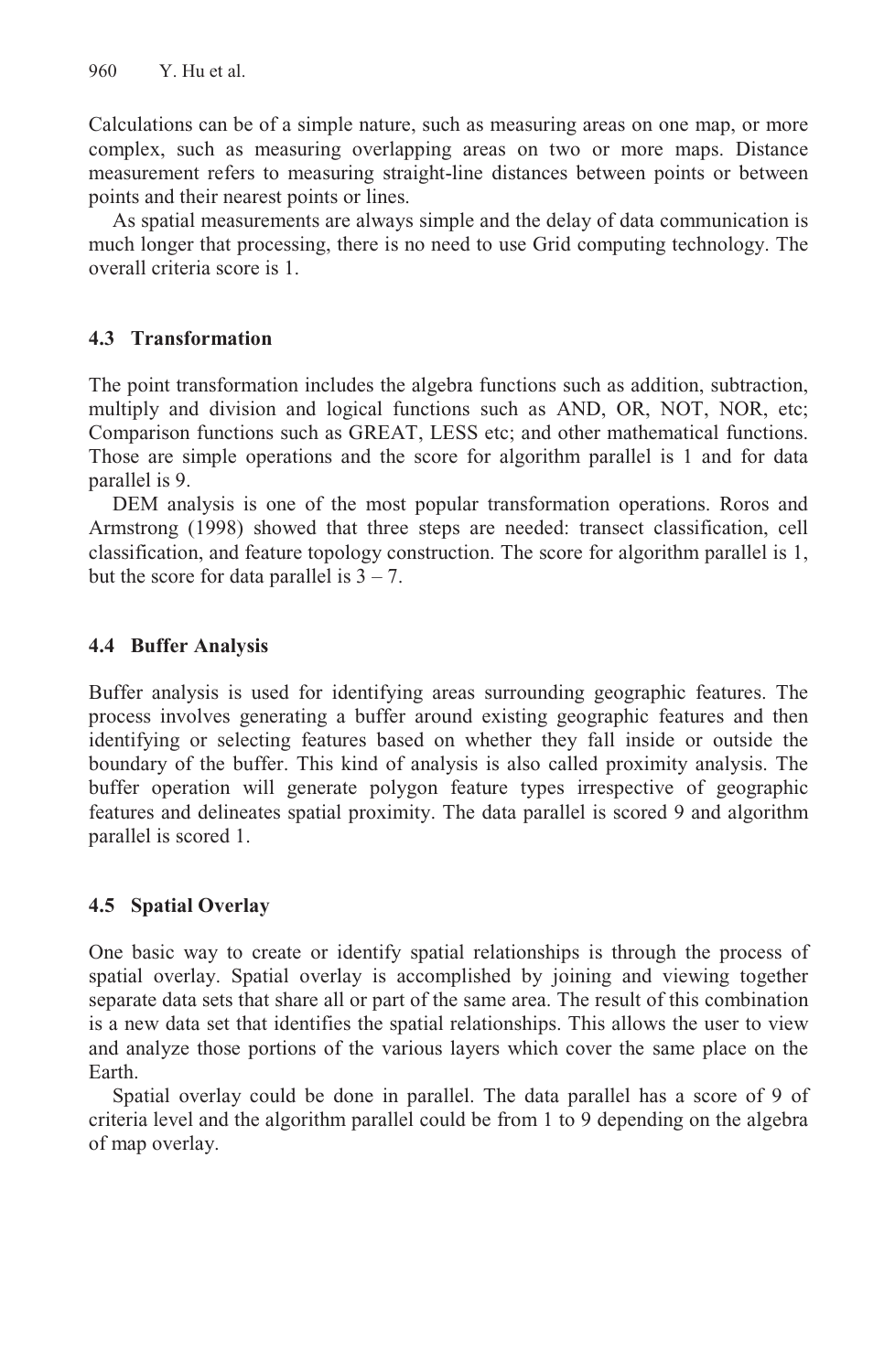#### **4.6 Network Analysis**

Network analysis is used for identifying the most efficient routes or paths for allocation of services. This involves finding the shortest or least-cost manner in which to visit a location or a set of locations in a network. The "cost" in a network analysis is frequently distance or travel time. Network analysis can also be used to optimize the allocation of resources.

For the case of shortest distance analysis, the algorithm has to be serial and the criteria level's score is 1. Data could be divided into several parts. But the size of each part could be too small as the coordinating between each part takes much long time (Lanthier and Nussbaurm 2003). The data parallel scores 7.

#### **4.7 Spatial Interpolation**

A GIS can be used to estimate the characteristics of terrain or ecological conditions from a limited number of field measurements. Spatial interpolation is the procedure of estimating the value of properties at unsampled sites within the area covered by existing observations and in almost all cases the property must be interval or ratio scaled. Spatial interpolation can be thought of as the reverse of the process used to select the few points from a DEM which accurately represent the surface. Rationale behind spatial interpolation is the observation that points close together in space are more likely to have similar values than points far apart (Tobler's Law of Geography). Spatial interpolation is a very important feature of many GISs. Spatial interpolation may be used in GISs:

- − to provide contours for displaying data graphically
- − to calculate some property of the surface at a given point
- − to change the unit of comparison when using different data structures in different layers
- − frequently is used as an aid in the spatial decision making process both in physical and human geography and in related disciplines such as mineral prospecting and hydrocarbon exploration

Many of the techniques of spatial interpolation are two- dimensional developments of the one-dimensional methods originally developed for time series analysis. There are several different ways to classify spatial interpolation procedures: Point Interpolation/Areal Interpolation, Global/Local Interpolators, Exact/Approximate Interpolators, Stochastic/Deterministic Interpolators and Gradual/Abrupt Interpolators (Armstrong and Marciano, 1997, Wang and Armstrong 2003). In general, the data parallel criteria level is 9 and algorithm parallel is 5 - 7.

#### **4.8 Spatial Statistical Analysis**

All data have a more-or-less precise spatial and temporal label associated with them. Data that are close together in space (and time) are often more alike than those that are far apart. A spatial statistical model incorporates this spatial variation into the stochastic generating mechanism. Temporal information allows this mechanism to be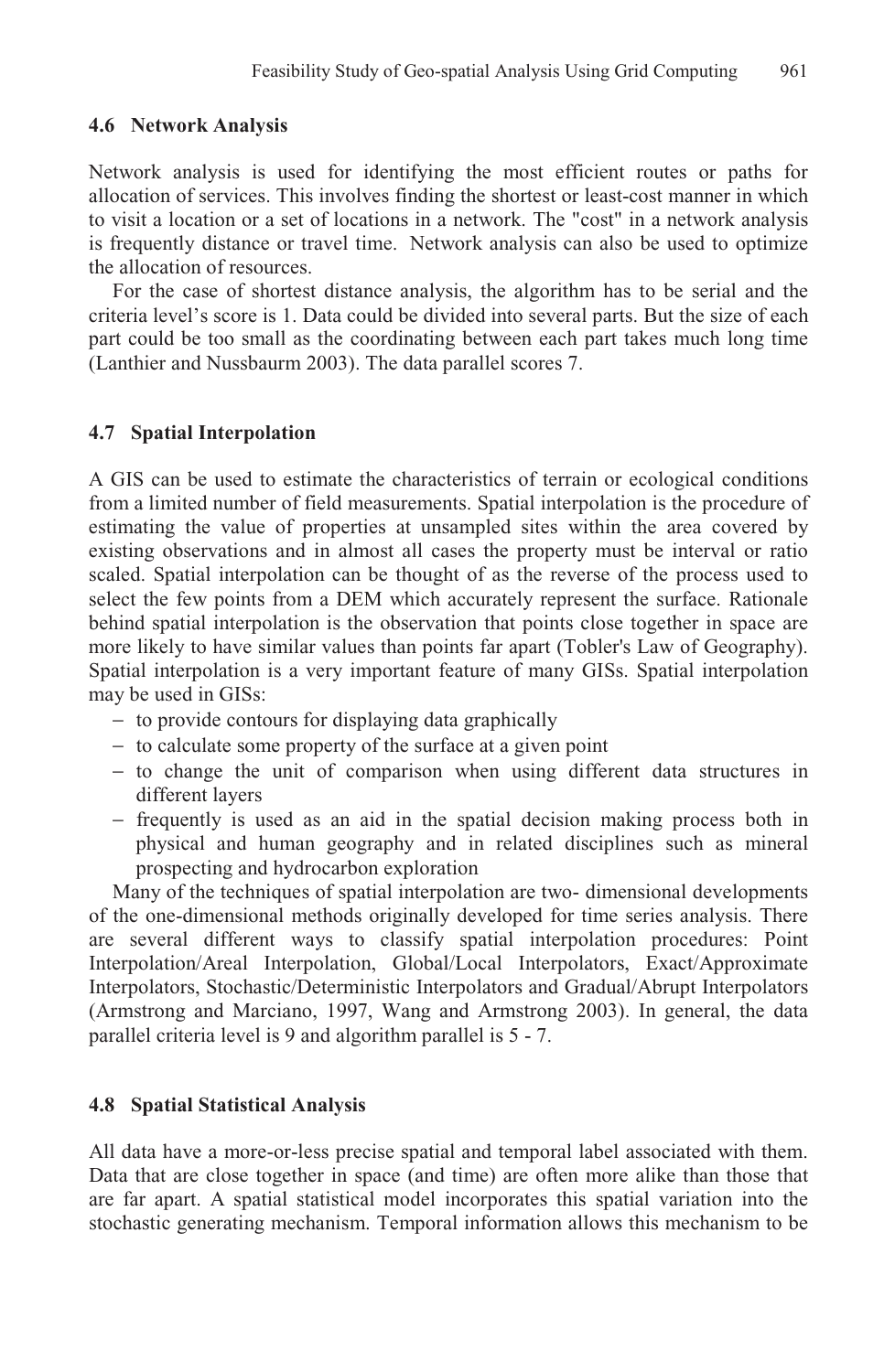dynamic. Prediction of unobserveds from observeds and estimation of unknown model parameters are the principal forms of statistical inference. The search for well defined statistical criteria and a quantification of the variability inherent in the (optimal) predictor or estimator are instrinsic to a statistical approach.

It is almost always true that the classical, non-spatial model is a special case of a spatial model, and so the spatial model is more general (spatial-temporal models are even more general). Whether one chooses to model the spatial variation through the non-stochastic mean structure (sometimes called large-scale variation) or the stochastic-dependence structure (sometimes called small-scale variation) depends on the underlying scientific problem, and can be simply a trade-off between model fit and parsimony of the model description.

There are two different categories of spatial statistical analysis: spatial selfcorrelation and spatial self-regression analysis (Li 1996, Roros and Armstrong 1996). The score for data parallel is 5 and for algorithm is 3.

The summaries of above discussing are illustrated in Table 4. We found that spatial interpolation, buffers, and spatial query can be easily migrated to Grid platform. Polygon overlay and transformation could achieve better results on Grid platform. To do network analysis and spatial statistical analysis on Grid platform could be no significant improvement of performance. The most un-suitable spatial analysis on Grid platform is the spatial measurement.

| Spatial Analysis    | Algorithm Parallelity | Data Parallelity | Overall Score | Evaluation    |
|---------------------|-----------------------|------------------|---------------|---------------|
| Functionalities     |                       |                  |               | Level         |
| Spatial Query       |                       | 9                | 5.8           | <b>Better</b> |
| Spatial             |                       |                  |               | Worse         |
| Measurement         |                       |                  |               |               |
| Transformation      |                       | $3-9$            | $2.2 - 5.8$   | Poor - Better |
| <b>Buffers</b>      |                       | 9                | 5.8           | <b>Better</b> |
| Overlay Analysis    | $1-9$                 | $7-9$            | $4.6 - 9$     | $Good-Best$   |
| <b>Network</b>      |                       |                  | 4.6           | Good          |
| Analysis            |                       |                  |               |               |
| Spatial             | $5 - 7$               | $\mathbf Q$      | $7.4 - 8.2$   | <b>Best</b>   |
| Interpolation       |                       |                  |               |               |
| Spatial statistical | 5                     | 3                | 3.8           | Good          |
| Analysis            |                       |                  |               |               |

**Table 4.** Feasibilities of spatial analysis on Grid platform

# **5 Conclusions**

Grid computing has emerged as an important new field in the distributed computing arena. It focuses on intensive resource sharing, innovative applications, and, in some cases, high-performance orientation. Grid technology is very effective method for spatial data analysis. It can give strong computing power in grid environment.

As our work was limited on the evaluation of performance of spatial analysis itself, in reality, many other factors such as hardware environment, distribution of data, etc. have to be considered. We are carrying on the research.